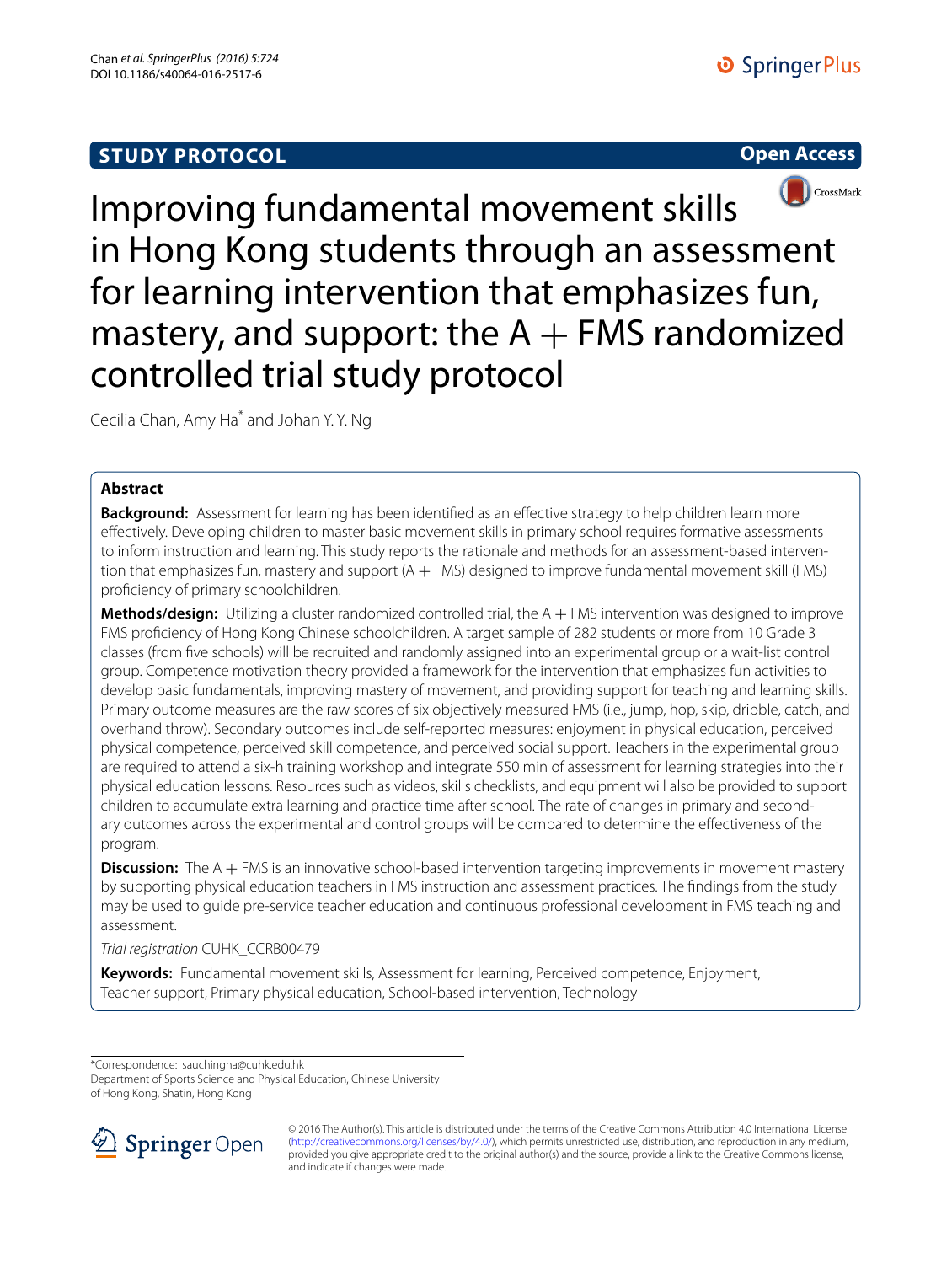## **Background**

Fundamental movement skills (FMS) competency, including locomotor and object control skills, has been identified as a key mediator for the changes in children's physical activity (PA) and cardiorespiratory fitness (Cohen et al. [2015](#page-10-0)). An increasing amount of evidence suggests that the development of motor skill competence is an important underlying mechanism that promotes engagement in PA (Castelli and Valley [2007](#page-10-1); Barnett et al. [2011;](#page-10-2) Stodden et al. [2008\)](#page-11-0). According to competence motivation theory (CMT) (Harter [1978\)](#page-10-3), children who perceive themselves to be competent in PA and influenced by significant adults and peers would have the interest and desire to engage in various types of activities or pursue various challenges. In order to increase children's competence and confidence in FMS, movement skill programs that involve quality instruction and feedback, adequate skill practice opportunity, and fulfilling and fun activities from qualified personnel have been identified as a promising approach (Morgan et al. [2013\)](#page-11-1).

Around the age of transition to the upper primary years (i.e., Grades 4–6, or 8–10 years old), children should be able to achieve a mature pattern of movement in fundamental skills (Gallahue and Cleland-Donnelly [2007](#page-10-4)). Mastery of FMS components in this age group is crucial if children are to graduate with a level of competence that enables them to live a physically active and healthy lifestyle in early secondary school years (Hardy et al. [2013](#page-10-5)). Research has shown Hong Kong children's active behaviors are extremely limited in both inside and outside of school due mainly to environmental reasons (Johns and Ha [1999\)](#page-10-6). Physical education (PE) plays an important role in the promotion of FMS proficiency in children, and PE teachers become the most significant change agents to provide instructional support and skill-learning opportunities during class time. Social support from teachers has been a targeted strategy in school-based PA and fitness interventions (Eather et al. [2013](#page-10-7)), and it may also provide motivational reinforcement and encouragement in the acquisition of and improvements in FMS. Emerging research suggests that providing mastery-oriented PE environments that emphasize on learning and mastery of skills could support the learning of movement skills (Martin et al. [2009](#page-11-2); Valentini and Rudisill [2004\)](#page-11-3). However, researchers have found that PE teachers have limited content knowledge of how to develop FMS and the ability to improve the motor performance of their students (Ennis [2011](#page-10-8); Lounsbery and Coker [2008](#page-11-4)).

The provision of a good PE program in primary years is critical in ensuring that students in this stage develop and demonstrate proficiency in FMS. PE should be about teaching new skills and be more than just providing them with fun PA. PE teachers are required to possess the knowledge and skills necessary to demonstrate competent movement performance and implement progressive and sequential instruction. According to the National Association for Sport & Physical Education's National Standard for Physical Education (Society of Health and Physical Educator [2010\)](#page-11-5), assessment of student learning plays an important role in motor skill instruction. This assessment requires teachers to possess assessmentrelated skills and knowledge to design movement content of the lessons in accordance with existing abilities and to provide appropriate feedback for all learners with formative assessments.

In the past two decades, the call for a change in assessment practices in education worldwide to improve teaching and learning (Berry [2011](#page-10-9)) has contributed to the need for assessment reform in Hong Kong (Hong Kong Education Commission [2000](#page-10-10)). To promote better learning, schools are encouraged to put more emphasis on Assessment for Learning (AfL, also known as formative assessment) as an integral part of the learning, teaching, and assessment cycle. Assessment has more to do with helping students grow than with cataloging their mistakes. The main strategies considered important for AfL include sharing learning goals, effective questioning, formative feedback, peer and self-assessment, and using assessment information to improve future student performance (Flórez and Sammons [2013](#page-10-11); Black et al. [2003](#page-10-12); Black and Wiliam [2006](#page-10-13)). These strategies are conducted during daily classroom practice to allow teachers to meet diverse student needs, and enable feedback to improve learning and inform instruction (Black et al. [2003](#page-10-12)).

Unlike teachers of academic subjects using written or oral tests, PE teachers focus primarily on movement, physical activities, and sports skills, assessment in PE cannot take place without regular observation of movement. However, observation, by itself, is not assessment. Tomlinson suggests that "assessment is today's means of understanding how to modify tomorrow's instruc-tion (Tomlinson [2014](#page-11-6))." In other words, assessment and instruction are inseparable. Therefore, AfL that emphasizes the value of feedback to modify instruction and concerns with the progress of learners has the potential to improve motor skill proficiency among schoolchildren.

Motor skill development do not simply develop as a result of age. Children must be provided with quality instructions and feedback, and sufficient opportunities for practice to develop FMS proficiency (Hands [2012](#page-10-14)). This require teachers to be equipped with effective instructional and assessment approaches to bring about change in children's motor skill development. Given that assessment is a weak component in PE (Wood [2003\)](#page-11-7) and most teachers reported a lack of skills or knowledge for incorporating assessment into their programs (Morgan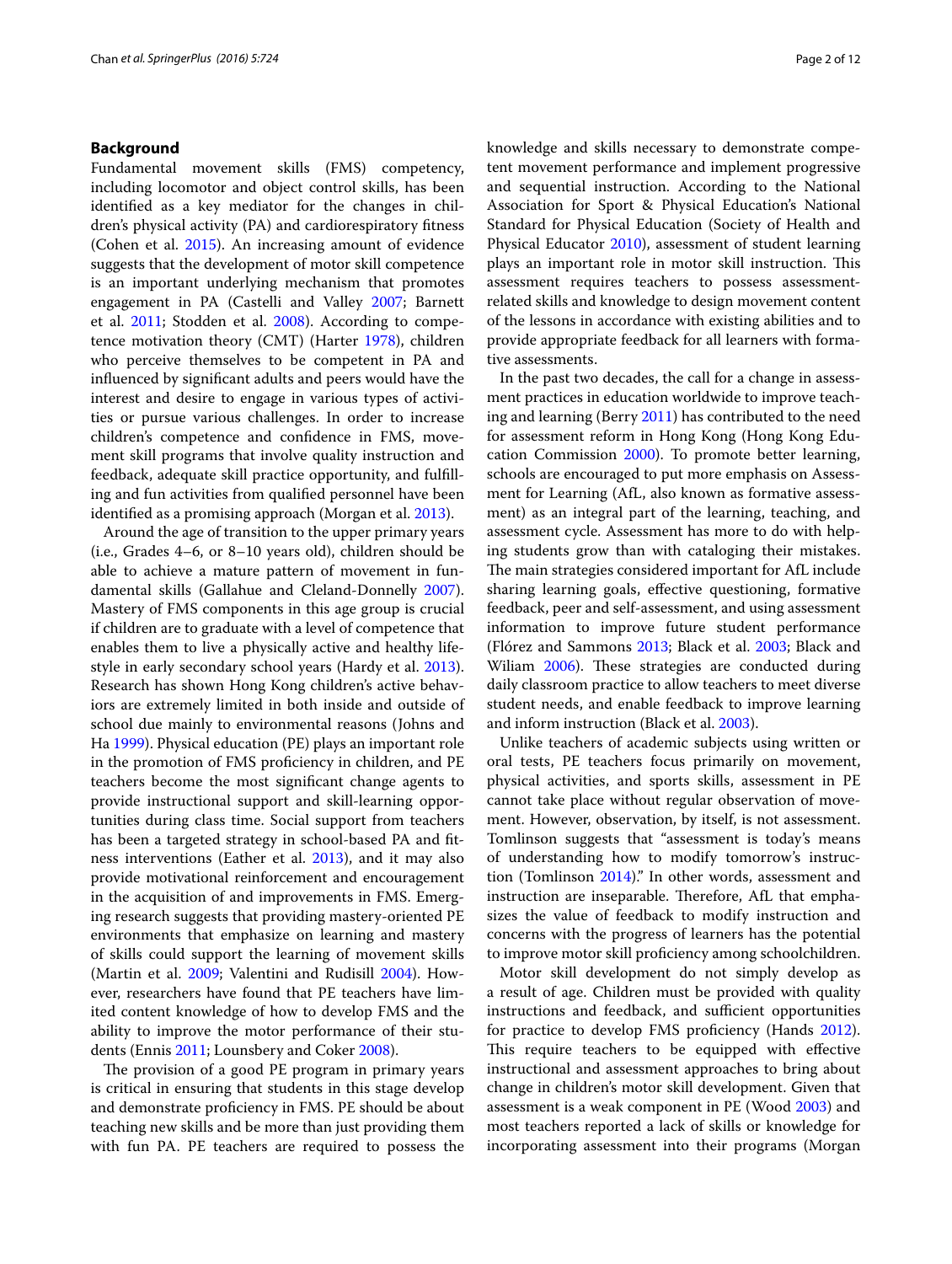and Hansen [2007\)](#page-11-8), enhancing PE teachers' assessment literacy and practice in their daily teaching is needed to promote student learning. Researchers have found that improvements are substantial when teachers are supported to teach FMS (van Beurden et al. [2003;](#page-11-9) Mitchell et al. [2013\)](#page-11-10). These findings provide evidence that school-based FMS teacher support intervention may be an effective way to improve FMS competencies and mastery. However, many FMS school-based interventions focus on supporting teachers by providing mentorship (van Beurden et al. [2003\)](#page-11-9) or by modifying their instruction skills and learning environment (Miller et al. [2015](#page-11-11)), rather than by enhancing in-service teachers' assessment competence to promote student learning.

The long-term aim of promoting lifetime PA requires a long-term approach to provide adequate training, facilities, and equipment for physical educators to be confident in teaching FMS. Assessment must be viewed by physical educators as necessary to increase the accountability of PE (Wood [2003\)](#page-11-7). That is, if sound assessment practices are not in place in teaching and learning FMS, its value and importance in PE programs might be eventually diminished. To date, no research to our knowledge has attempted to improve children's FMS competency by enhancing in-service teachers' assessment competence (Riethmuller et al. [2009;](#page-11-12) Morgan et al. [2013](#page-11-1); Lai et al. [2014](#page-10-15)). School-based FMS interventions designed to enhance PE teachers' assessment literacy and practice in their daily teaching are warranted. Although evidence on school-based interventions in Hong Kong is increasing, it is limited and focused mainly on improving FMS proficiency in children with developmental coordina-tion disorder (Capio et al. [2015\)](#page-10-16) or on increasing activity solely during PE classes (Ha et al. [2015\)](#page-10-17). As many children entering adolescence have not yet mastered the basic movement skills (Hardy et al. [2013\)](#page-10-5), helping children practice FMS at home, other than the school environment, is also important. A take-home worksheet or specific homework activities can be assigned to students, or including some parental involvement to help practice the skills being taught during PE can provide additional opportunities to improve FMS (Gallahue and Cleland-Donnelly [2007](#page-10-4)). Therefore, this study focuses on increasing children's FMS proficiency through teacher support in instruction and assessment of FMS, and encouragement of FMS practice in and outside of PE.

The main objective of the current trial is to examine whether the implementation of AfL strategies in PE classrooms can improve FMS proficiency in jumping, hopping, skipping, catching, dribbling, and overhand throwing. Changes in children's enjoyment of PE, and perceptions of physical competence, movement skill competence and teacher support as secondary outcomes will also be used to evaluate the effectiveness of the intervention. This school-based teacher support intervention will be led by the PE teachers after receiving a six-h training workshop relating the teaching and assessment of FMS proficiency. Specifically, teachers assigned to the experimental groups will have to embed AfL strategies into FMS teaching and learning for 550 min of PE class time. A systematic review and meta-analysis of the benefits of FMS interventions among the youth found that interventions on average offer between 8 and 195 h of instruction and run for 12 weeks (median) (Morgan et al. [2013\)](#page-11-1). Given the low time allocation (i.e., 5.41–5.9 % of total lesson time) and different time allotment for PE among Hong Kong primary schools (i.e., 5-day week or 6-day cycle with single or double periods per week/cycle) (Wang and Kirkpatrick [2015](#page-11-13)), 550 min of assessmentdriven instructions (i.e., integrating assessment into instruction) is considered appropriate. Conversely, teachers of classes allocated in the wait-list control will employ normal teaching and assessment practices during the intervention period. Compared with students receiving usual practice, we therefore hypothesize that students in PE lessons in which teachers integrate AfL strategies into FMS teaching and learning for 550 min will demonstrate greater increases in FMS, perceived physical competence and movement skill competence, enjoyment in PE, and perceptions of teacher support.

## **Methods/design**

## **Trial design**

The designed school-based intervention (September 2015 to February 2016) will be evaluated using a cluster randomized controlled trial. Clusters (i.e., classes) will be randomized to receive either the " $A + FMS$ " intervention or carry on with the usual practice, with a 1:1 allocation ratio. This study will be conducted in compliance with the principles of Declaration of Helsinki. Ethics approval for the study was obtained from the Survey and Behavioral Research Ethics of The Chinese University of Hong Kong, and it is registered with the CCRB Clinical Trials Registry, CUHK, under number CUHK\_CCRB00479. Following the initial recruitment processes, baseline assessments will be conducted at participating schools. Principals and PE teachers will provide written informed consent. All participants are required to return a signed informed consent letter from their parents prior to their participation in this trial.

## **Sample size calculation**

The primary outcome variable in this study is FMS. Before recruitment, a power calculation was conducted to determine the sample size necessary to detect meaningful changes in the total raw scores of six FMS (i.e.,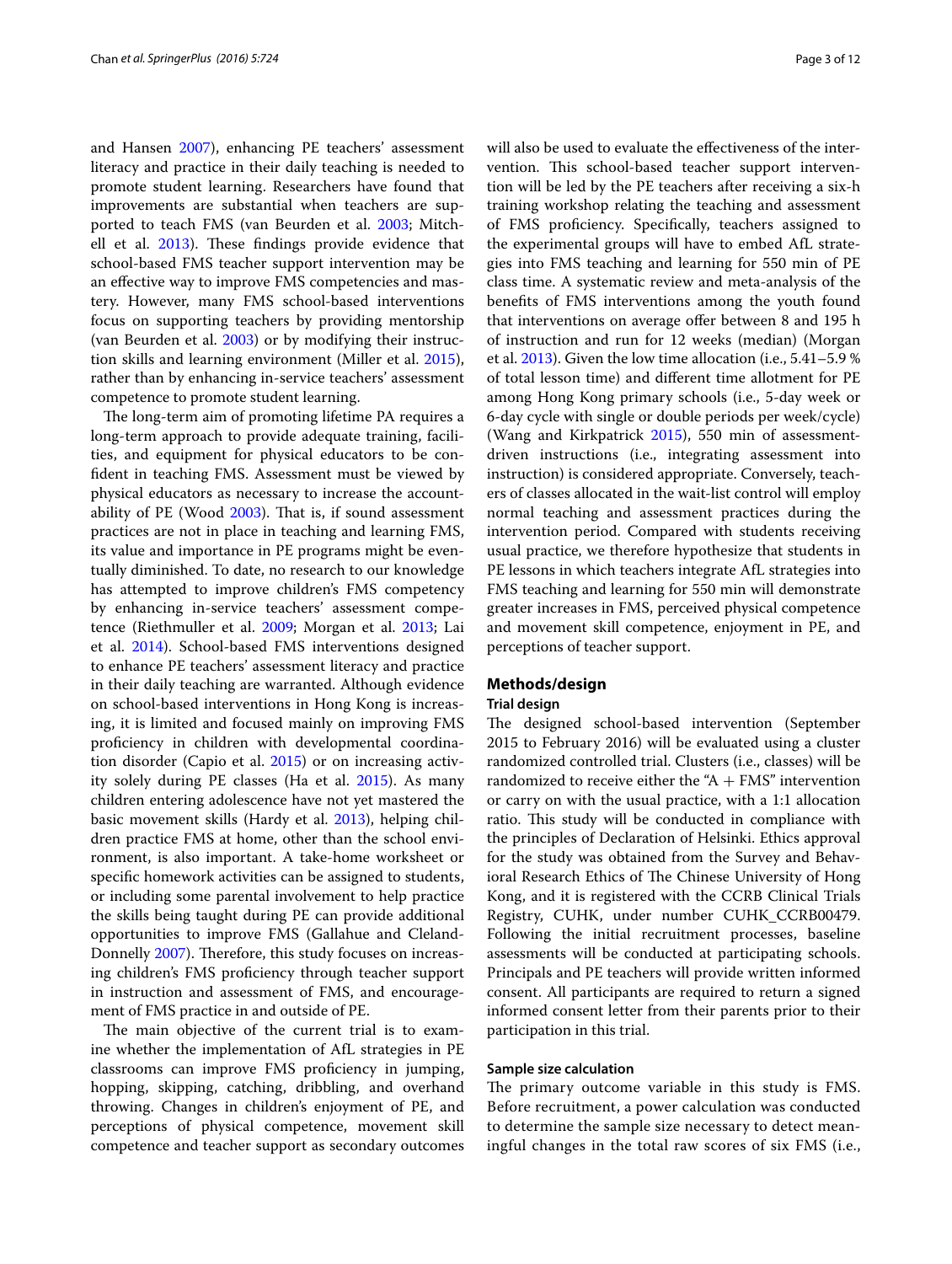jumping, hopping, skipping, catching, dribbling, and overhand throwing). Using an alpha of 0.05 and power of 80 %, the calculations were based on the effect sizes reported in a recent systematic review and meta-analysis (Morgan et al. [2013](#page-11-1)). The expected effect size of the intervention on overall FMS skill proficiency was found at 1.42 [standardized mean difference (SMD)]. With reference to these results, a prudent estimation of effect size  $(SMD = 1.20)$  was used for calculation, as the treatment of this study is comparatively short term (i.e., 550 min). The required sample was calculated to be 24. To account for the clustering effect, this number was then multiplied by a factor of  $1 + (m-1)$ <sup>\*</sup>ICC, where *m* is the average cluster size and ICC is the intraclass correlation coefficient. Based on previous work conducted by the authors, the ICC was estimated at 0.37. With an estimated average class size of 30, at least 282 participants will have to be recruited. Therefore, students from ten classes will be invited to take part in the trial.

## **Recruitment and study participants**

Primary schools will be invited to participate in this study. Our recruitment goal is 10 Grade 3 classes, with a total of 282 students or more. A briefing session will be convened to introduce the program to the participating PE teachers. Each participating school will be invited to provide two to three classes of Grade 3 students (typically 9 years old). All students from Grade 3 will be eligible to participate in the program if they do not currently have a pre-existing injury or medical condition that prevents testing or training. Figure [1](#page-3-0) depicts the flow of " $A + FMS$ " study protocol. All eligible participants will complete baseline and immediate post-intervention assessments to determine intervention effects.

## **Blinding and randomization**

<span id="page-3-0"></span>The allocation of treatment will be blinded from student participants, and research assistants who will conduct FMS testing sessions and administer the questionnaire. Teachers will not be blinded to group assignment, as they will attend the FMS training workshop and be required to implement the intervention. Randomization by cluster (i.e., class) will be performed at the completion of the baseline assessments, and the ten participating classes will be randomly assigned to the  $A + FMS$  intervention (five classes) or a wait-list control group five classes). After the baseline measures are taken, a grouping tool, "Grouping Wizard," developed by Education Bureau, HKSAR Government, will be used to randomly allocate classes into one of the two treatment conditions. Teachers will be informed about the allocation results but not about the group allocation mechanism.

## **Intervention**

The "A  $+$  FMS" program is grounded on Harter's CMT, and its implementation will be guided by the AfL principles and strategies (Black et al. [2003](#page-10-12); Assessment Reform

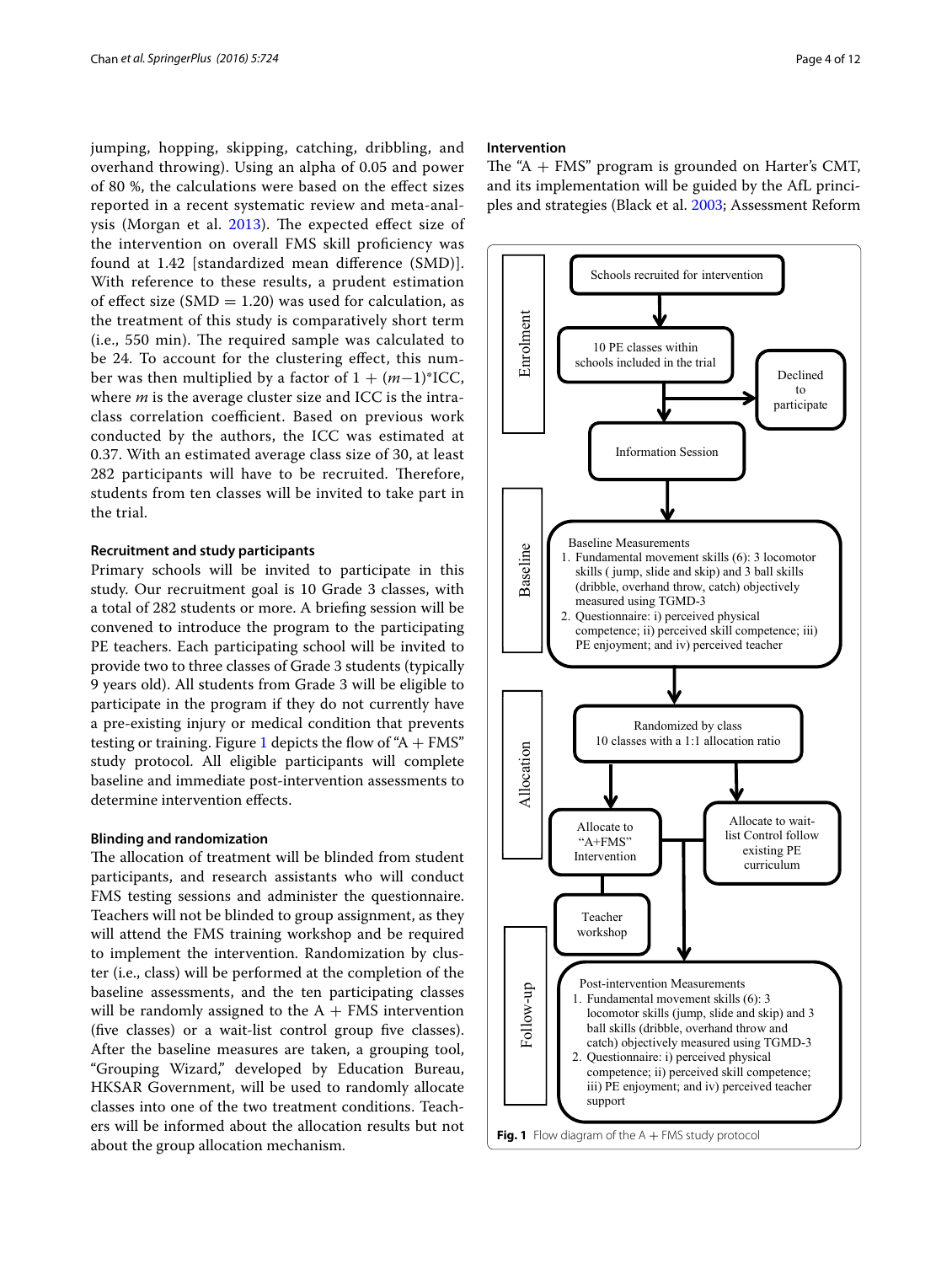Group [2002](#page-10-18)). By targeting the constructs of CMT, this school-based intervention is designed to promote fun, mastery, and support for improving FMS proficiency. Harter's CMT provides a framework for the intervention that emphasizes student-centered learning, fun activities to develop basic fundamentals, improve mastery of movement, and provide support for teaching and learning. Therefore, we aim to provide children with knowledge and skills required to produce mastery, and positive feedback given for improvement to nurture perceptions of competence and control, positive affect and intrinsic motivation.

A six-h training workshop will be provided to the teachers. The objectives of the workshop are for teachers to (1) refresh their knowledge and skills in the teaching and assessment of FMS; (2) become familiar with the assessment criteria of the six FMS (i) locomotor skills: jump, hop, and skip and (ii) ball skills: dribble, catch, and overhand throw; (3) share teaching techniques and practical ideas to improve the development of children's FMS; (4) develop an understanding of the AfL concept; and (5) plan for the use of AfL strategies into the learning and teaching of FMS within the PE context. The teacher workshop will be led by the lead author, who is a dance instructor with an accredited teaching qualification and highly experienced in teaching dance and rhythmic movement for children of all age levels. Therefore, the lead author understands the development of a child's fundamental movement skills and how to support mastery of movement using fun and rhythmic activities. Teaching and learning activities include lecture, practical session, demonstration, peer evaluation using videos, questions and answers, and group discussion.

During the workshop, teachers will be instructed about the testing protocol and the performance criteria of each of the six selected FMS (i.e., jumping, hopping, skipping, catching, dribbling, and overhand throwing) proposed in The Test of Gross Motor Development, 3rd edition (TGMD-3) (Ulrich [2016\)](#page-11-14). The teachers will also receive training in FMS analysis for feedback, instruction, and assessment. TGMD assesses the qualitative aspects of motor skills. The major advantage of qualitative assessment is to inform teachers or movement professionals on which specific components of a skill an individual needs to practice, thus making the assessment undertaken more meaningful than quantitative methods (Hands [2012](#page-10-14)). Practical sessions, peer evaluation, and group discussions will be led by the lead author to examine how to teach and assess the selected FMS using the performance criteria. Teachers will also be guided through and familiarized with the AfL strategies for implementing them in their PE lessons. Instructional information, worksheets, and video links containing information about the key components of the particular FMS will be provided to facilitate effective questioning and self- and peer evaluations throughout the intervention.

Once trained, teachers in the experimental group will be asked to embed AfL strategies introduced in the Teacher Manual into FMS teaching and learning for a total of 550 min of PE class time. As the PE lessons of the participating schools range from 45 to 70 min per week, the program will last for at least 8 weeks up to a maximum of 12 weeks. Students will be encouraged to complete FMS progressive activities and assessments through the help and support of their parents and/or caregivers. Audio visual aids, such as videos and an illustrated practice handbook with colorful images and information, about the key elements of the particular FMS being stressed during PE will be provided to encourage further self-practice outside of the school context with peers, friends, siblings, and family. Two different sizes of spongy balls for throwing and catching are also provided to practice the skills described in the program. PE teachers in the control group will follow their existing school-based PE curriculum without additional resources and support in FMS instruction.

## **Components of A + FMS**

Assessment, fun, mastery, and support are the four major components of the  $A + FMS$  program. The key features of this program include emphasis on the ongoing, student-centered assessments to improve instruction and learning; use of technology to make the teaching–learning process more meaningful and fun; quality instruction and practice coupled with constructive feedback to improve mastery of movement; and provision of resources to support teachers' ability to teach and enable students to learn. The focus of this intervention is on promoting children's FMS proficiency, enjoyment in PE, perceptions of physical competence, skill competence, and teacher support. The program overview is summarized in Table [1](#page-5-0). Details of the intervention components (i.e., assessment, fun, mastery and support) that may produce these desired outcomes are highlighted as follows:

Assessment is intertwined with the teaching process and is not separate from teaching. It provides feedback to adjust ongoing teaching and learning to improve students' achievement (Black et al. [2003](#page-10-12)). Unlike summative assessment, AfL takes formative assessment (which is ongoing) during day-to-day classroom practice to provide teachers with information on which to base future learning episodes. The information provided will inform students directly about their adequacy in learning and performance, and will also provide teachers and students with improvement direction. It brings students into the assessment process as major decision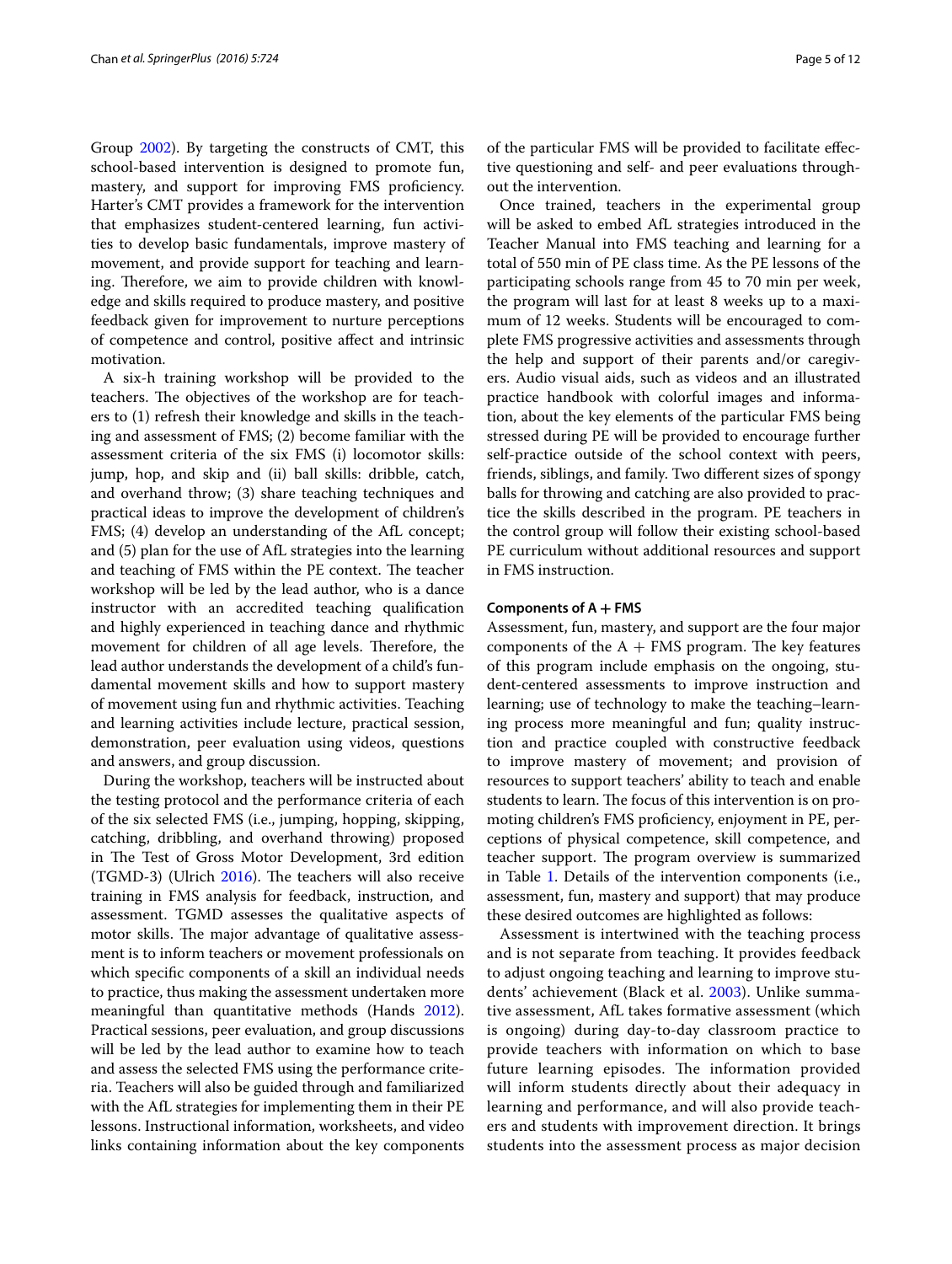|            |                                                                                              | Table 1 A $+$ FMs intervention components, strategies, contents and alignment with CMT constructs                                                                                                                                                                                                                                                                                                                                                                                                                                                                                                                                                                                                                                                                                                                                                                                                                                                                                                 |                                                                                                                                                                                                                       |
|------------|----------------------------------------------------------------------------------------------|---------------------------------------------------------------------------------------------------------------------------------------------------------------------------------------------------------------------------------------------------------------------------------------------------------------------------------------------------------------------------------------------------------------------------------------------------------------------------------------------------------------------------------------------------------------------------------------------------------------------------------------------------------------------------------------------------------------------------------------------------------------------------------------------------------------------------------------------------------------------------------------------------------------------------------------------------------------------------------------------------|-----------------------------------------------------------------------------------------------------------------------------------------------------------------------------------------------------------------------|
| Components | Key features of the strategy                                                                 | Program contents                                                                                                                                                                                                                                                                                                                                                                                                                                                                                                                                                                                                                                                                                                                                                                                                                                                                                                                                                                                  | CMT constructs                                                                                                                                                                                                        |
| Assessment | Ö<br>assessment to integrate AfL strategie<br>Formative student-centered<br>into instruction | Provide peer-assessment opportunities to apply the assessment<br>Introduce the assessment criteria to learners by demonstrating<br>Provide the necessary guidance and support to learners on an<br>using the predefined assessment criteria is the next stage to<br>evaluate learner understanding and consolidating learning<br>criteria to work produced by their peers; peer assessment<br>Provide self-assessment opportunities to identify the gap in<br>Check students' understanding through the effective use of<br>their own learning to aid learning, promote progress, and<br>contribute to the self-management of learning<br>individual basis and provide oral feedback<br>the standards required<br>questioning                                                                                                                                                                                                                                                                     | Social support for learning to learn<br>Perceived control over learning<br>Engagement and motivation<br>Mastery and competence<br>Perceived competence                                                                |
| Fun        | fun activities to develop basic fundamentals<br>Pedagogy-technology integration using        | Introduce simple, enjoyable and convenient FMS activities for PE<br>practice handbook to enable students' self-regulated learning<br>Praise students' efforts and emphasize mastery rather than win-<br>lessons to make movement skill learning easier and more fun<br>Present instructional videos as part of the instructional process<br>and interactive. With the QR Code links, teachers will be able<br>to show their class, or on a tablet or iPad, what the skill looks<br>to provide a learning environment that is colorful, engaging<br>practice to strengthen student learning anywhere, anytime<br>family after school with the use of videos and an illustrated<br>ning or losing. Learning and practice are about having fun<br>Provide sample videos of simple and fun activities for home<br>Encourage home practice with peers, friends, siblings, and<br>to ensure that the fundamentals of the skill are acquired<br>and to make improvements independently<br>like in action | Affective reactions (perceived enjoyment and satisfaction)<br>Social support for learning to learn<br>Perceived control over learning<br>Engagement and motivation<br>Vlastery and competence<br>Perceived competence |
| Mastery    | Quality instruction, practice and feedback to<br>improve mastery of movement                 | learning to enable students to progressively achieve a level of<br>Provide varied practice activities and encourage sufficient prac-<br>self-assessment opportunities will demonstrate what is being<br>Require students to have their work regularly checked against<br>reflect and make progress in movement mastery. Peer and<br>Clear and specific success criteria on manageable chunks of<br>Effective questioning and feedback from teachers to ensure<br>students' skill development is continually being refined<br>a list of criteria on their own and by another student to<br>mastery, be successful and develop self-competence<br>learned and identify areas for improvement<br>tice in and out of school to ensure mastery                                                                                                                                                                                                                                                         | Affective reactions (perceived enjoyment and satisfaction)<br>Social support for learning to learn<br>Perceived control over learning<br>Engagement and motivation<br>Mastery and competence<br>Perceived competence  |

<span id="page-5-0"></span>and alignment with CMT constructs **+ FMS intervention components, strategies, contents and alignment with CMT constructs** contents **strategies** ponents. š Table 1 A + FMS intervention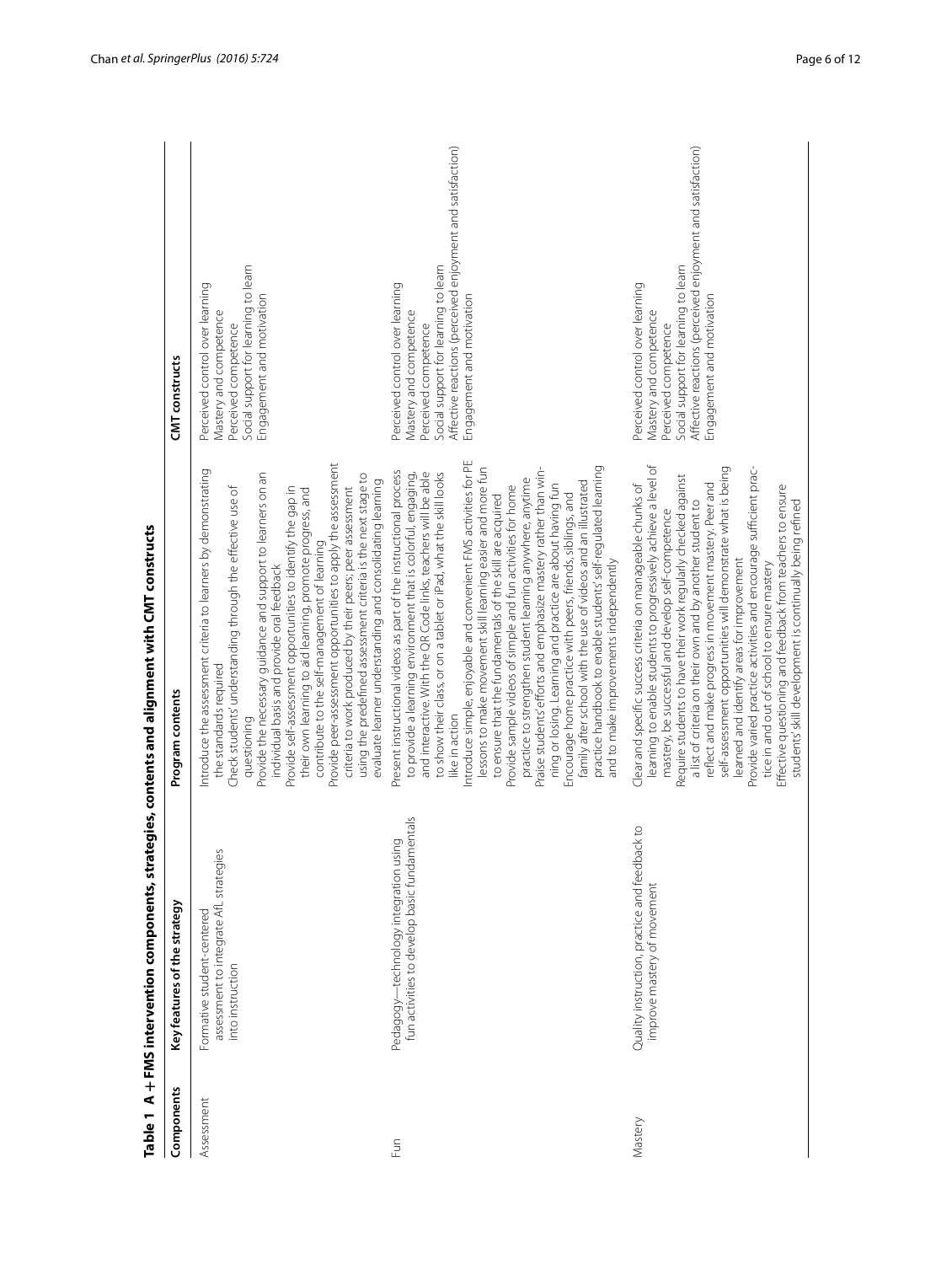| Table 1 continued |                                                              |                                                                                                                                                                                                                                                                                                                                                                                                                                                                                                                                                                                                                                                                                                                                                                                                                                                                                                                                                                                                                                                                                                                                                                                                                       |                                                                                                                                                                                                |
|-------------------|--------------------------------------------------------------|-----------------------------------------------------------------------------------------------------------------------------------------------------------------------------------------------------------------------------------------------------------------------------------------------------------------------------------------------------------------------------------------------------------------------------------------------------------------------------------------------------------------------------------------------------------------------------------------------------------------------------------------------------------------------------------------------------------------------------------------------------------------------------------------------------------------------------------------------------------------------------------------------------------------------------------------------------------------------------------------------------------------------------------------------------------------------------------------------------------------------------------------------------------------------------------------------------------------------|------------------------------------------------------------------------------------------------------------------------------------------------------------------------------------------------|
| Components        | Key features of the strategy                                 | Program contents                                                                                                                                                                                                                                                                                                                                                                                                                                                                                                                                                                                                                                                                                                                                                                                                                                                                                                                                                                                                                                                                                                                                                                                                      | CMT constructs                                                                                                                                                                                 |
| Support           | Provision of resources and equipment to<br>support teaching  | A teacher manual designed to support teachers in teaching and<br>An illustrated practice and assessment handbook is designed to<br>demonstrates the performance criteria of each FMS, including<br>Teachers receive regular support from the researcher through a<br>goals, as well as to provide support and feedback to teachers<br>the slow motion of key performance indicators necessary for<br>lessons. Instructional information and pictures of the observ-<br>messaging application for sharing and answering questions<br>to practice the skills described in the program in and out of<br>assessing FMS and in integrating AfL strategies into their PE<br>motivate and quide students to gradually increase the level<br>A follow-up meeting with teachers during the middle of the<br>of difficulty and improve the individual skills with parental<br>able components of each skill, checklists, and assessment<br>The selected FMS are presented in short videos. Each video<br>program to monitor students' progress and attainment of<br>Students are provided with equipment (small spongy balls)<br>improving children's movement skill proficiency<br>forms will be provided<br>support<br>school | Affective reactions (perceived enjoyment and satisfaction)<br>Perceived control over learning<br>Engagement and motivation<br>Mastery and competence<br>Perceived competence<br>Social support |
|                   | FMS fundamental movement skills; AfL assessment for learning |                                                                                                                                                                                                                                                                                                                                                                                                                                                                                                                                                                                                                                                                                                                                                                                                                                                                                                                                                                                                                                                                                                                                                                                                                       |                                                                                                                                                                                                |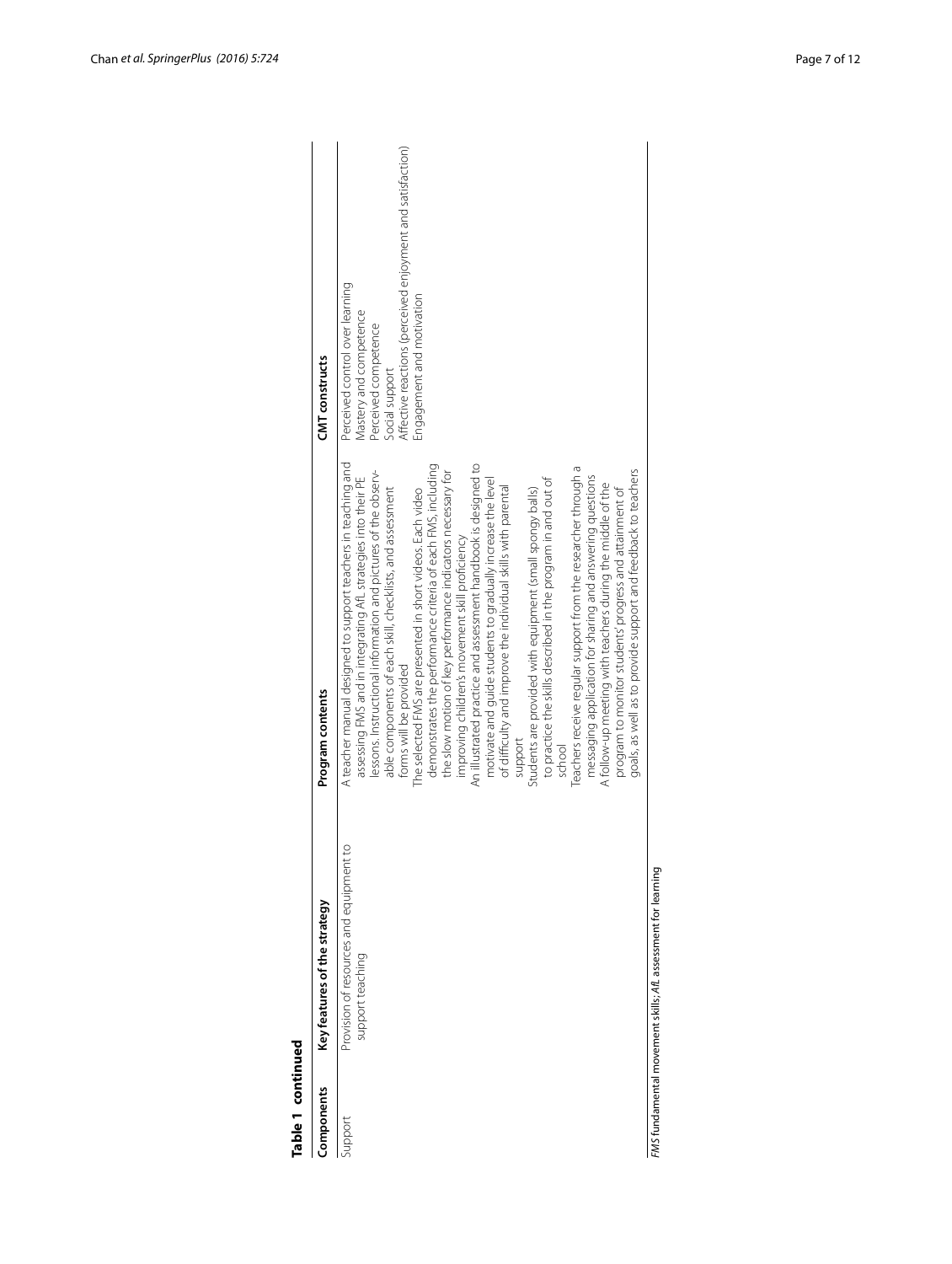makers and contributors to their own learning. As students begin to self-assess using formative assessment information, they assume greater ownership and control of their learning. AfL places considerable emphasis on the importance of teachers sharing learning objectives or assessment criteria with students. Students are informed about the criteria and expectations at the beginning of a unit. They understand what they are trying to learn, why, and what is expected of them. Both teachers and students are focused on the criteria that the work will be assessed against. As a level of competence is identified, students are better able to assess their progress toward a set of criteria to identify and experience success, and to remain motivated to carry on learning the tasks (Lund and Veal [2013](#page-11-15)). To help students to make plans for further improvement, teachers are required to use effective questioning techniques, observations, and timely and quality feedback on the learning objectives (or assessment criteria). The clear and explicit standards of performance also enable students to make judgment about others' work. Clarke ([2008](#page-10-19)) suggests that sharing and agreeing on the success criteria can help to cultivate independent learners, provide effective feedback, and create confident pupils both in the classroom and in life beyond the classroom (Clarke [2008](#page-10-19)). Therefore, such an approach to assessment is important for PE teachers to guide their instructional decisions and for students to foster competence and independence in learning FMS.

Enjoyment has been linked to perceived competence and mastery (Wallhead and Buckworth [2004\)](#page-11-16) and to PA participation levels for children and adolescents (Sallis et al. [2000\)](#page-11-17). Studies have shown that lack of enjoyment and perceived physical competence are the reasons children choose not to be active (Carroll and Loumidis [2001](#page-10-20); Salmon et al. [2003](#page-11-18)). Children find PA fun and challenging when they can experience success. Programs that help primary schoolchildren feel more physically competent and confident to be active and that generate fun and autonomy are more likely to optimize children's motivation to engage in the intervention (Jago et al. [2014](#page-10-21)). Nowadays, technology is present in the everyday lives of young children. Children see technological tools as fun, and they become more motivated in learning PE and achieving the techniques with audio visual aids (Grout [2009](#page-10-22)). A skill that is correctly executed and viewed repeatedly is considered to give positive feedback for correction and perfection of motor skills. The inclusion of technology in PE has the potential to promote effective teaching and learning. NASPE clearly supports the potential of technology as an effective tool for enriching PE instruction (National Association of Sport and Physical Education [2009](#page-11-19)).

The level of mastery of FMS represents the foundational behavioral competencies for PA participation (Gal-lahue et al. [2012](#page-10-23)). FMS are most successfully acquired during the elementary school years, and mature forms of these skills are the basis for all sports skills. Teachers should aim to have students master a skill rather than just experience it. Children who do not master these basic skills are less able and often less willing to participate in PA during adolescence (Barnett et al. [2009](#page-10-24)). The teaching of FMS requires teachers to identify the skill components and provide specific feedback to students. The identification of common errors associated with learning specific skills enable teachers to provide students with appropriate feedback to refine and improve their mastery level. Sufficient practice opportunity and successful learning experience may also be provided for children to master a skill and to continue attempting more challenging tasks. Attempts at mastery engagement are essential for building children's perception of their competence. If they have successful attempts, they will enjoy the tasks and feel competent and highly motivated (Harter [1978](#page-10-3)). Lack of confidence in the physical domain will cause children to avoid activities that expose them to "public failure." Therefore, the  $A + FMS$  program aims to improve children's actual and perceived competence and to contribute in the fight against the dramatic decline of PA levels during adolescence.

The provision of equipment and the distribution of printed and audiovisual educational materials for teachers and students are some of the components highlighted in the systematic review of school-based PA interventions by Dobbin and colleagues (Dobbins et al. [2009\)](#page-10-25). They were delivered effectively to increase PA among elementary schoolchildren. For effective FMS teaching, students should have the opportunity to practice their movement skills using a variety of equipment, such as bean bags and different-sized balls for catching and throwing. The equipment used varies the complexity of the skill (Griggs [2012](#page-10-26)). Furthermore, competency in observational skills and motor skill analysis is important for developing pedagogical competency in PE. However, primary PE teachers lack the confidence in teaching skills, and the availability of training opportunities still affect the quality of provision (Sloan [2010](#page-11-20)). The limited resources available in primary schools, coupled with the lack of expertise to develop and execute lessons, continue to be an ongoing concern. Interventions that provide professional learning opportunities, particularly teaching FMS, are urgently needed for sustainable practice (Lubans et al. [2012](#page-11-21)).

## **Outcome measures**

The primary outcome of the study is students' movement skill proficiency in six FMS, including three locomotor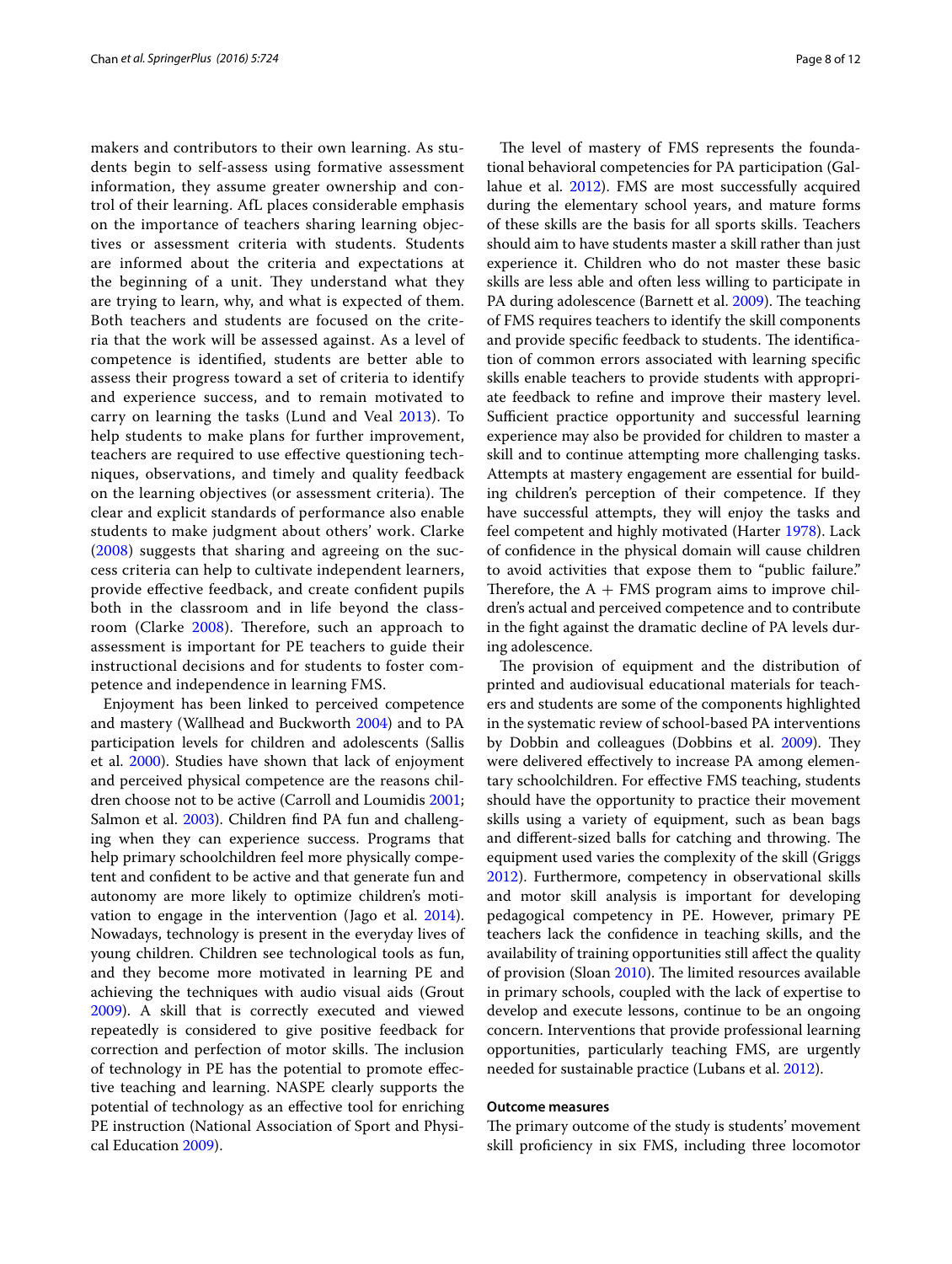skills (jump, hop, and skip) and three ball skills (catch, dribble, overhand throw). TGMD-3, a revised version of TGMD-2 and is due for release, will be used after confirmation with the developer (Personal Communication, Professor Dale Ulrich 17–19th January 2015). TGMD-2 is a well-validated standardized test commonly used to assess FMS of children aged between 3 and 10 years (Ulrich [2000\)](#page-11-22), and it covers the period when the most dramatic changes in a child's gross movement skill development occur (Cools et al. [2009\)](#page-10-27). TGMD-2 has been reported to be a reliable and valid assessment for Hong Kong children (Pang and Fong [2009](#page-11-23); Wong and Yin Cheung [2010\)](#page-11-24).

Preceding the assessment of each skill, the research assistant will present an accurate movement demonstration video clip on a smartphone or tablet to the group with a brief verbal description of the skill. The use of visual demonstration is to ensure the accurate demonstration of the skill and to minimize any discriminatory practices among the testers. A two-h training workshop will be provided for the research assistants to gain competence in the assessment procedures prior to research. They will rate the videos of children performing the six skills, and each skill comprises three to five performance criteria which qualitatively describe a mature movement pattern of the skill performance. Participants will be given two trials for each FMS. If the behavioral component will be presented, one mark will be given; otherwise, no mark will be given. The scores of the two trials will be totaled to obtain a raw score for each skill. The sum of scores from the six skill tests will be used as the primary outcome of the trial.

Secondary outcomes include students' perceived physical competence, perceived movement skill competence, enjoyment in PE, and perceived teacher support.

## *Perceived physical competence*

The Athletic Competence subscale of the Self-Perception Profile for Children (Harter [1985b](#page-10-28)) (SPPC–6 items) will be used to assess the participants' subjective evaluation of their athletic ability. For example, "Some kids wish they could be a lot better at sports," but "Other kids feel they are good enough at sports." First, the student will decide which of the two statements best described him/ her, and then choose if the statement is "sort of true" or "really true" for him/her. This structure design decreases the tendency to give socially desirable responses and provides participants with a range of response choices (Harter [1985b](#page-10-28)). The SPPC was found to be a reliable and valid self-report measure for assessing children's self-perception, and the observed coefficient (alpha) of the athletic competence was .80 (Harter [1985b](#page-10-28)).

## *Perceived movement skill competence*

The pictorial scale of perceived movement skill competence for young children (Barnett et al. [2015](#page-10-29)) will be used to assess students' skill perceptions of the six FMS (jump, hop, skip, dribble, catch, and overhand throw) objectively measured using TGMD-3. This instrument was modified from the format and item structure of Harter and Pike's instrument (Harter and Pike [1984](#page-10-30)). For example, "The boy isn't very good at skipping" was changed to "This boy is pretty good at skipping." With separate cartoon illustrations provided for boys or girls performing the skill competently and less competently to be presented for each skill, this pictorial scale has acceptable face validity, good test–retest reliability (object control ICC =  $0.78$ , locomotor ICC =  $0.82$ , and all 12 skills  $ICC = 0.83$ ), and internal consistency (alpha range  $= 0.60 -$ 0.81) in an Australian sample (Barnett et al. [2015](#page-10-29)). A score of four reflects the highest perceptions of competence and a score of one reflects the lowest perceptions of competence.

### *Enjoyment in PE*

PE enjoyment will be measured using the PE Enjoyment Rating Scale (Prochaska et al. [2003\)](#page-11-25). This face scale provides an indication of the direction and intensity of PE enjoyment. The response options are six "sad/happy" faces, from a frowning face (coded 1) to a smiling face (coded 6), for the question "How do you feel about PE classes?"

## *Perceived teacher support*

Students' perceived teacher support will be measured using Harter's Social Support Scale for Children (Harter [1985a](#page-10-31)). The subscale includes six questions to assess the degree to which teachers help them if they are upset, help them do their very best, care about them, are fair to them, and treat them as a person. Similar to Harter's SPPC (Harter [1985b](#page-10-28)), children are asked to read two statements and decide which one is more like them. For example, "Some kids don't have a teacher who helps them to do their very best BUT other kids do have a teacher who helps them to do their very best." Then, students decide if the statement is sort of true or really true for them. The scores are coded as follows: Really True for  $Me = 1$ , Sort of True for  $Me = 2$ , Sort of True for  $Me = 3$ , and Really True for  $Me = 4$ . The higher the score is, the greater the child's sense of teacher support. This self-report subscale is appropriate for elementary schoolchildren aged 8–13 (grades 3–6), and the internal consistency reliability is 0.82 (Harter [1985a](#page-10-31)).

All the above measurements will take place at the children's school during the scheduled PE lessons. Participants will be guided through each question in each section of the questionnaire by the trained research assistants to provide clear instructions and to clarify if the participants do not understand the questions.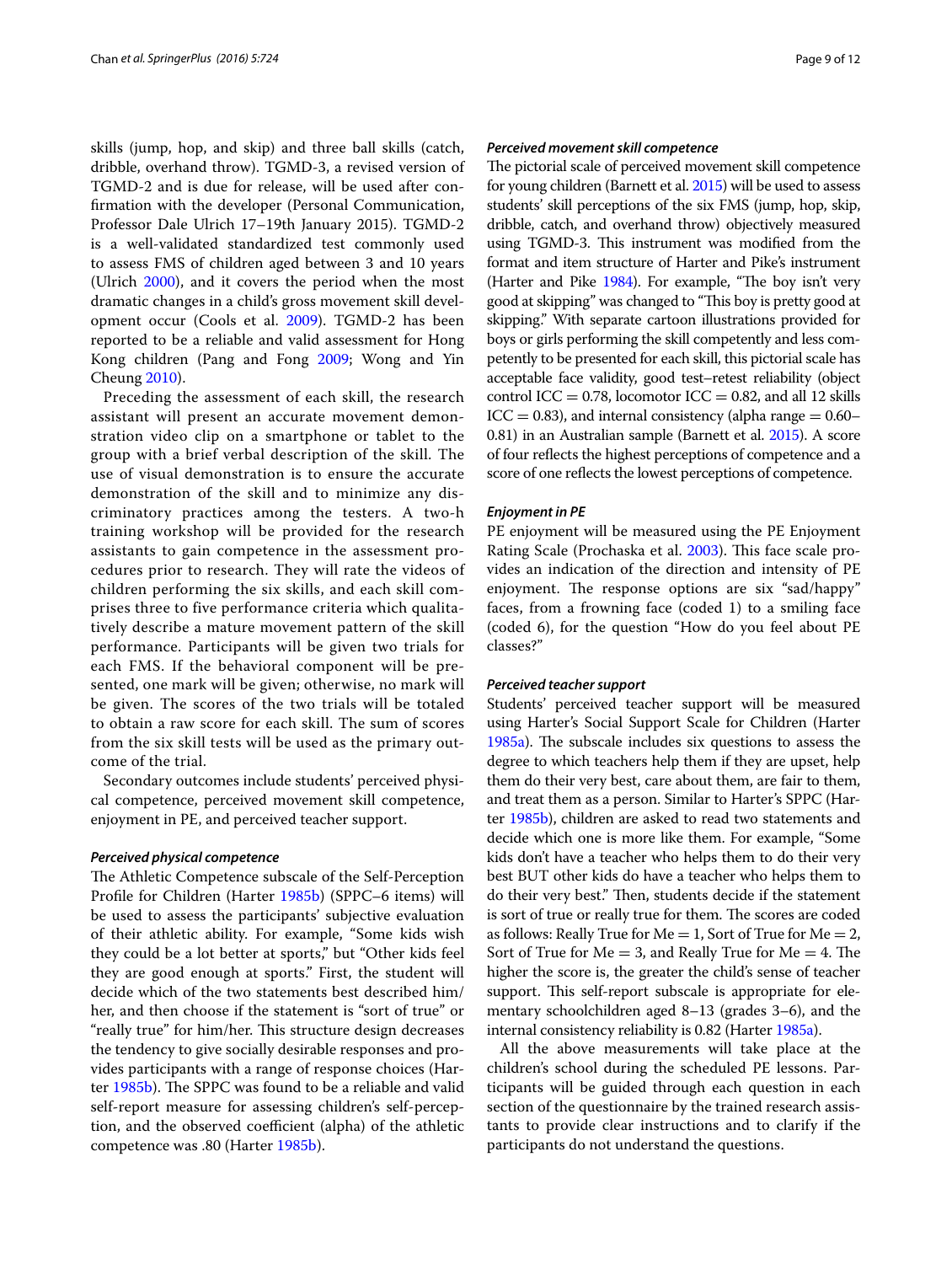## **Process evaluation**

A number of process measures will be used to ensure that the intervention is delivered and implemented as planned. A range of process data will be collected to complement the outcome data. (i) Pre-workshop/post-workshop evaluation forms will be used to measure the initial knowledge level of the teacher before the workshop, what they learned through the process of completing the workshop, and their satisfaction with their learning experience. (ii) Any of the two lessons of each participating teacher will be video-taped and evaluated against an AfL strategies checklist (i.e., sharing learning objectives, effective questioning, formative feedback, and self- and peer evaluation). (iii) The lead author will provide suggestions and feedback only to the experimental group teachers for each observation, and these teachers are required to complete the AfL strategies checklist and the lesson content record sheets. (iv) Teachers in the experimental group are encouraged to assess any five of the students' FMS development and performance while teaching a particular skill during the lessons using the performance criteria assessment sheets for teachers. (v) A one-h mid-program review meeting will be scheduled with the experimental group teachers to share feedback about the intervention and to provide further support. (vi) Students' practice and assessment handbook will be collected at the end of the intervention to determine students' involvement in the completion of after-school FMS practice tasks and assessment activities. (vii) Teacher satisfaction with all intervention components will be determined using a postintervention questionnaire at the completion of the study.

## **Data analysis**

To account for clustered nature of the collected data, multilevel modeling methods will be used for data analysis. 3-level (time within student within class) will be evaluated for both primary and secondary outcomes. Specifically, a 3-level regression with random intercepts and random slope for the time (baseline  $= 0$ ; follow  $up = 1$ ) variable will be examined, with independent variables of time, group (experimental  $= 1$ ; control  $= 0$ ), and time\*group. A significant time\*group term will denote the presence of intervention effect. Multiple analyses will be conducted by centering the Time variable at baseline and follow up to detect group differences in measured outcomes at the two time points, respectively.

## **Discussion**

Increasing evidence shows that school-based FMS interventions delivered by PE teachers and that provide professional learning opportunities for teachers are effective in improving FMS proficiency (Mitchell et al. [2013](#page-11-10); Cohen et al.  $2015$ ; Morgan et al. [2013\)](#page-11-1). The  $A + FMS$  is an innovative school-based intervention targeting improvements in movement mastery by supporting PE teachers in FMS instruction and assessment practices. This is the first randomized control trial to specifically target FMS proficiency as the primary outcome in primary school PE settings through substantial support for teachers' assess-ment competence (Lai et al. [2014\)](#page-10-15). Furthermore, the theoretical framework based on competence motivation theory provides detailed pedagogical approaches to facilitate effective integration of AfL strategies in school PE.

AfL comprised several empirically supported components has been recognized as central to classroom practice (Black et al. [2003\)](#page-10-12), but to the authors' knowledge, its utility and efficacy in the field of PE have not yet been tested through interventions using rigorous methodologies. It is a novel component of  $A + FMS$  intervention to focus on AfL strategies to assist children in the development of basic movements and self-perceptions of physical competence, movement skill competence, teacher support, and enjoyment in PE. Furthermore, by giving children printed handouts, audio-visual materials and equipment, the  $A + FMS$  aims to encourage and enable children to learn and practice FMS inside and outside of the classroom. The findings of this study will inform current literature regarding the effectiveness of the provision of substantial support for PE teachers in offering effective and joyful FMS learning experiences for primary school students.

Given that the primary school years are considered the optimal time to develop FMS and the current issues on FMS teaching in primary schools, the details described in this paper, such as the rationale, timeline, study design, and protocol overview of the  $A + FMS$  intervention, may be beneficial to PE educators or other researchers who are looking for novel strategies to help children overcome deficiencies in FMS proficiency. By using a combined approach, this trial involves teachers and with the assistance of the researcher, as well as indirectly involving parents to complement and support children the translation of knowledge and skills from school PE to the home environment. This approach not only offers a forum of support for teachers who may not be confident in delivering the intervention, but also ensure sustainable practices in the school context (Riethmuller et al. [2009](#page-11-12)). More importantly, the presented framework that addresses teachers' needs for professional learning opportunities, and the strategies formulated to promote FMS development within existing PE lessons and outside school hours is replicable and relatively easy to scale.

This paper has reported the rationale and study protocol for an assessment-based intervention that emphasizes fun, mastery, and support for improvement of FMS proficiency among primary schoolchildren in Hong Kong. As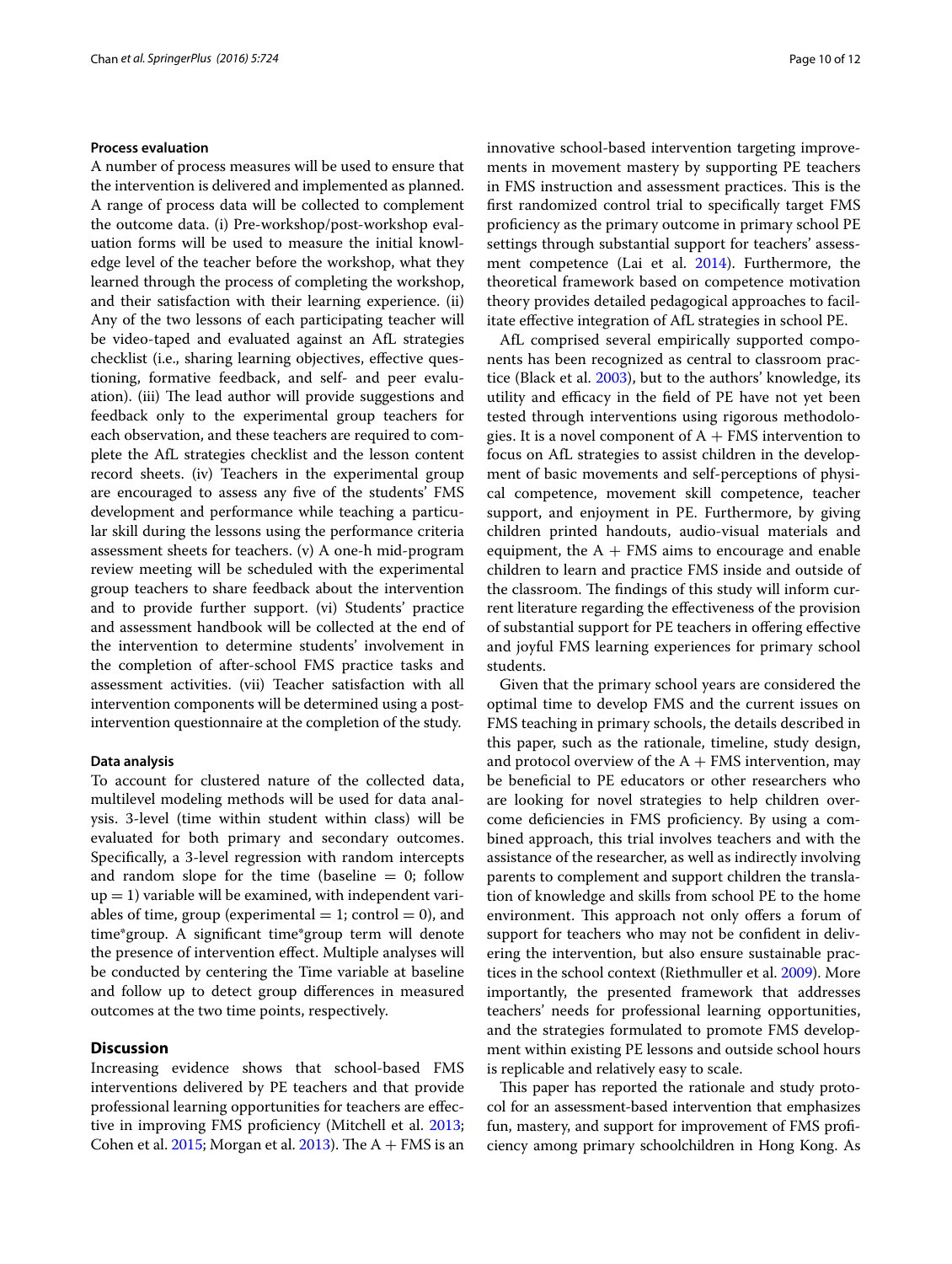incorporating a number of novel strategies to improving FMS in schoolchildren, the findings from the study may have important implications for teaching and learning of these basic skills. In view of the lack of FMS proficiency among children (Hardy et al. [2013\)](#page-10-5) and a paucity of FMS interventions (Riethmuller et al. [2009\)](#page-11-12), further understanding on professional learning of primary PE teachers to develop student FMS is necessary.  $A + FMS$  intervention that has a strong theoretical foundation will provide compelling evidence of using ongoing assessments and teacher support to improve instruction and to help the student mastering of movement skills. When movement skill assessment becomes part of a quality PE program, teaching and learning strategies will guide all students to acquire the knowledge and skills necessary to develop and improve their skill competency. Furthermore, the findings will ascertain whether the  $A + FMS$  strategy is a promising approach to enable children to improve FMS proficiency and to be delivered on a larger scale in primary schools.

#### **Abbreviations**

A + FMS: assessment-based intervention emphasizes fun, mastery and support; AfL: assessment for learning; CMT: competence motivation theory; FMS: fundamental movement skills; PA: physical activity; PE: physical education; SPPC: self-perception profile for children; TGMD-3: test of gross motor development, 3rd edition.

#### **Authors' contributions**

CC conceived of the study, participated in its design and coordination, acquisition of data, drafted the manuscript and conducted the teacher training workshops. AH participated in the design of the study, provided supervision for the conduct of the study and edited the manuscript. JN contributed to editing of the manuscript and developing the statistical analysis plans. All authors read and approved the final manuscript.

#### **Acknowledgements**

The authors would like to acknowledge the Coca-Cola Foundation for their donation that funded the project and thank the schools, the teachers and students for making this study possible.

#### **Competing interests**

The authors declare that they have no competing interests.

Received: 18 February 2016 Accepted: 6 June 2016 Published online: 16 June 2016

#### **References**

- <span id="page-10-18"></span>Assessment Reform Group (2002) Assessment for learning: 10 principles research-based principles to guide classroom practice. Assessment Reform Group, London
- <span id="page-10-24"></span>Barnett LM, van Beurden E, Morgan PJ, Brooks LO, Beard JR (2009) Childhood motor skill proficiency as a predictor of adolescent physical activity. J Adolesc Health 44(3):252–259
- <span id="page-10-2"></span>Barnett LM, Morgan PJ, Van Beurden E, Ball K, Lubans DR (2011) A reverse pathway? Actual and perceived skill proficiency and physical activity. Med Sci Sports Exerc 43(5):898
- <span id="page-10-29"></span>Barnett LM, Ridgers ND, Zask A, Salmon J (2015) Face validity and reliability of a pictorial instrument for assessing fundamental movement skill perceived competence in young children. J Sci Med Sport 18(1):98–102
- <span id="page-10-9"></span>Berry R (2011) Assessment reform in education: policy and practice. Springer Science + Business Media, Berlin
- <span id="page-10-13"></span>Black P, Wiliam D (2006) Inside the black box: raising standards through classroom assessment. Granada Learning, London
- <span id="page-10-12"></span>Black P, Harrison C, Lee C (2003) Assessment for learning: putting it into practice. McGraw-Hill Education, London
- <span id="page-10-16"></span>Capio CM, Sit CH, Eguia KF, Abernethy B, Masters RS (2015) Fundamental movement skills training to promote physical activity in children with and without disability: a pilot study. J Sport Health Sci 4(3):235–243
- <span id="page-10-20"></span>Carroll B, Loumidis J (2001) Childrenís perceived competence and enjoyment in physical education and physical activity outside school. Eur Phys Educ Rev 7(1):24–43
- <span id="page-10-1"></span>Castelli DM, Valley JA (2007) The relationship of physical fitness and motor competence to physical activity. J Teach Phys Educ 26(4):358–374
- <span id="page-10-19"></span>Clarke S (2008) Active learning through formative assessment. Hodder Education, London
- <span id="page-10-0"></span>Cohen KE, Morgan PJ, Plotnikoff RC, Barnett LM, Lubans DR (2015) Improvements in fundamental movement skill competency mediate the effect of the SCORES intervention on physical activity and cardiorespiratory fitness in children. J Sports Sci Med 33(18):1908–1918
- <span id="page-10-27"></span>Cools W, De Martelaer K, Samaey C, Andries C (2009) Movement skill assessment of typically developing preschool children: a review of seven movement skill assessment tools. J Sports Sci Med 8(2):154–168
- <span id="page-10-25"></span>Dobbins M, Decorby K, Robeson P, Husson H, Tirilis D (2009) Cochrane review: school-based physical activity programs for promoting physical activity and fitness in children and adolescents aged 6–18. Evid Based Child Health 4(4):1452–1561

<span id="page-10-7"></span>Eather N, Morgan PJ, Lubans DR (2013) Social support from teachers mediates physical activity behavior change in children participating in the Fit-4- Fun intervention. Int J Behav Nutr Phys Act 10(1):68–82

- <span id="page-10-8"></span>Ennis C (2011) Physical education curriculum priorities: evidence for education and skillfulness. Quest 63(1):5–18
- <span id="page-10-11"></span>Flórez MT, Sammons P (2013) Assessment for learning: effects and impact. [http://www.cdn.cfbt.com/~/media/cfbtcorporate/files/research/2013/r](http://www.cdn.cfbt.com/%7e/media/cfbtcorporate/files/research/2013/r-assessment-for-learning-2013.pdf)[assessment-for-learning-2013.pdf](http://www.cdn.cfbt.com/%7e/media/cfbtcorporate/files/research/2013/r-assessment-for-learning-2013.pdf). Accessed 22 Jan 2015
- <span id="page-10-4"></span>Gallahue DL, Cleland-Donnelly F (2007) Developmental physical education for all children. Human Kinetics, Champaign
- <span id="page-10-23"></span>Gallahue DL, Ozmun JC, Goodway J (2012) Understanding motor development: infants, children, adolescents, adults. McGraw-Hill, New York
- <span id="page-10-26"></span>Griggs G (2012) An introduction to primary physical education. Routledge, New York
- <span id="page-10-22"></span>Grout H (2009) Improving teaching and learning in physical education. Open University Press, Maidenhead
- <span id="page-10-17"></span>Ha AS, Burnett A, Sum R, Medic N, Ng JY (2015) Outcomes of the rope skipping 'STAR'programme for school children. J Hum Kinet 45(1):233–240
- <span id="page-10-14"></span>Hands BP (2012) How fundamental are fundamental movement skills? Active and Healthy Magazine
- <span id="page-10-5"></span>Hardy LL, Barnett DL, Espinel DP, Okely DA (2013) Thirteen-year trends in child and adolescent fundamental movement skills: 1997–2010. Med Sci Sports Exerc 45(10):1965–1970
- <span id="page-10-3"></span>Harter S (1978) Effectance motivation reconsidered. Toward a developmental model. Hum Dev 21(1):34–64
- <span id="page-10-31"></span>Harter S (1985a) Manual for the social support scale for children. University of Denver, Denver
- <span id="page-10-28"></span>Harter S (1985b) Self-perception profile for children (revision of the perceived competence scale for children). University of Denver, Denver
- <span id="page-10-30"></span>Harter S, Pike R (1984) The pictorial scale of perceived competence and social acceptance for young children. Child Dev 55(6):1969–1982
- <span id="page-10-10"></span>Hong Kong Education Commission (2000) Learning for life, learning through life: reform proposals for the education system in Hong Kong. Government Printer, Hong Kong SAR
- <span id="page-10-21"></span>Jago R, Sebire SJ, Davies B, Wood L, Edwards MJ, Banfield K, Fox KR, Thompson JL, Powell JE, Montgomery AA (2014) Randomised feasibility trial of a teaching assistant led extracurricular physical activity intervention for 9–11 year olds: Action 3:30. Int J Behav Nutr Phys Act 11(1):114
- <span id="page-10-6"></span>Johns D, Ha A (1999) Home and recess physical activity of Hong Kong children. Res Q Exerc Sport 70(3):319–323
- <span id="page-10-15"></span>Lai SK, Costigan SA, Morgan PJ, Lubans DR, Stodden DF, Salmon J, Barnett LM (2014) Do school-based interventions focusing on physical activity, fitness, or fundamental movement skill competency produce a sustained impact in these outcomes in children and adolescents? A systematic review of follow-up studies. Sports Med 44(1):67–79